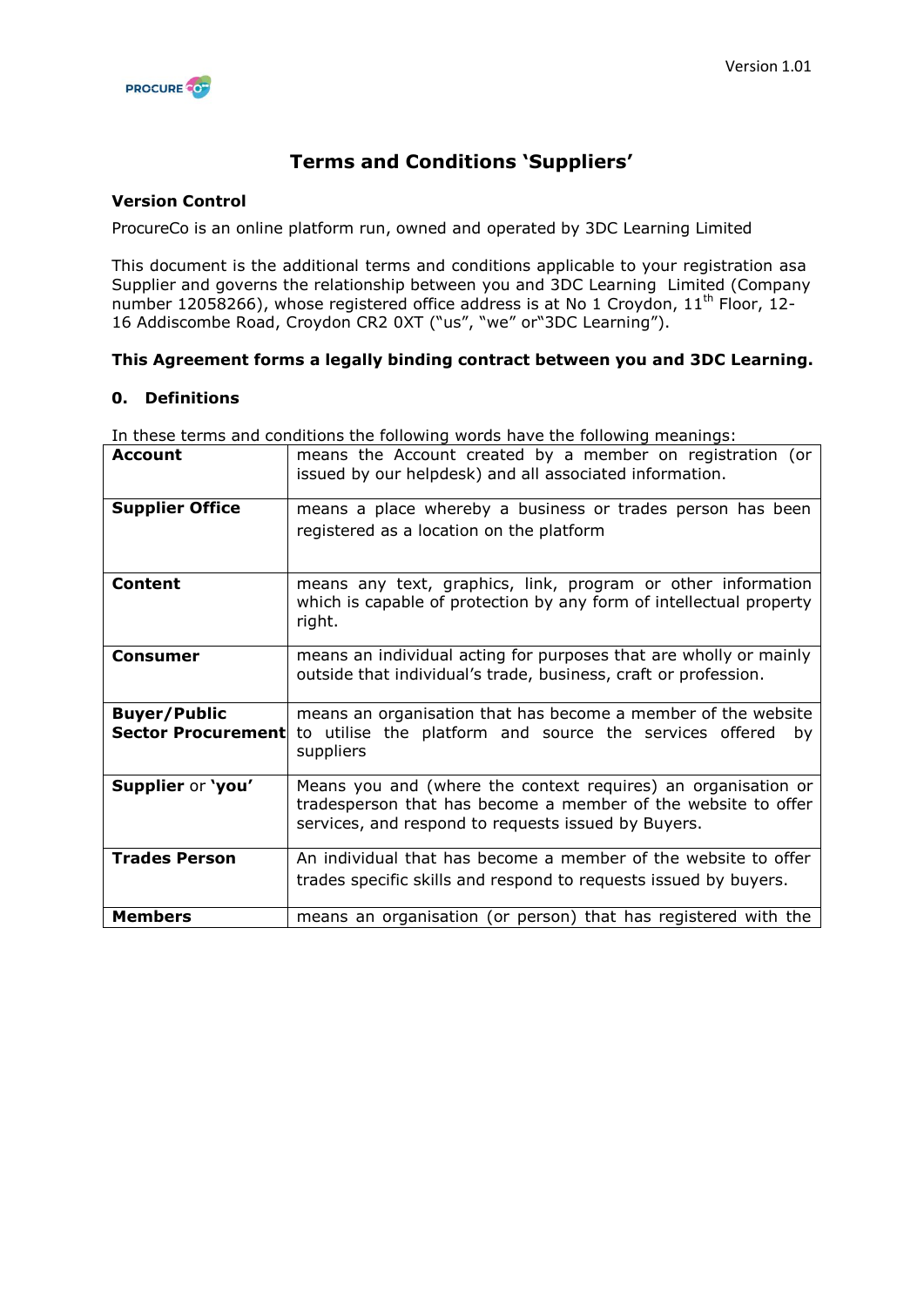

|                          | online platform and created an account. The platform supports<br>several types of members:                                                                                                                                                                                                |
|--------------------------|-------------------------------------------------------------------------------------------------------------------------------------------------------------------------------------------------------------------------------------------------------------------------------------------|
|                          | <b>Suppliers</b> - those organisations looking to promote their<br>products and services to buyers in the public sector as well as<br>other suppliers in other categories.<br><b>Sponsoring suppliers - Those suppliers</b><br>Public Sector Procurement Representative Public and Social |
|                          | Housing Sector buyer representatives.                                                                                                                                                                                                                                                     |
|                          | Public Sector Employee other public sector staff.                                                                                                                                                                                                                                         |
|                          | Main Contractor is an organization that has the main contract                                                                                                                                                                                                                             |
|                          | with the contracting authority                                                                                                                                                                                                                                                            |
|                          | Start Up Business for the purposes of the ProcureCo platform                                                                                                                                                                                                                              |
|                          | will be classified as a sole trader - may or may not be registered<br>at Companies House. Has been operating for less than 18 months<br>and has an annual turnover of less than £200, 000<br>Micro Business - for the purposes of the ProcureCo platform                                  |
|                          | will be classified as a sole trader - may or may not be registered<br>at Companies House. Has been operating for less than 18 months<br>and has an annual turnover of less than £200, 000<br>Main Contractor is the organisation that is responsible for                                  |
|                          | carrying out the construction activity                                                                                                                                                                                                                                                    |
|                          | Partners consist of public sector organisations that join as<br>partners and provide knowledge, networks, time, contacts,<br>information and other contributions to the platform.                                                                                                         |
|                          | <b>Social Enterprise</b> - could be a registered social enterprise or<br>Community Interest Company registered at Companies House<br>with the Registrar of CIC's                                                                                                                          |
|                          | Means the ProcureCo Platform                                                                                                                                                                                                                                                              |
| <b>Online Platform</b>   |                                                                                                                                                                                                                                                                                           |
| <b>Profile</b>           | means the information provided by a member about its<br>organisation and any associated information about the Member's<br>use of the Website Services which is viewable to other members.                                                                                                 |
| <b>Access Package</b>    | Means the package that you have chosen to pay in order to gain                                                                                                                                                                                                                            |
|                          | access to the platform and the various elements of the platform<br>that you will be able to access.                                                                                                                                                                                       |
| <b>Services</b>          | means the services provided by a supplier to a buyer                                                                                                                                                                                                                                      |
| <b>User</b>              | A person that has access to the ProcureCo platform                                                                                                                                                                                                                                        |
|                          |                                                                                                                                                                                                                                                                                           |
| <b>Verify / Verified</b> | Means the basic checking of data uploaded by a Supplier.                                                                                                                                                                                                                                  |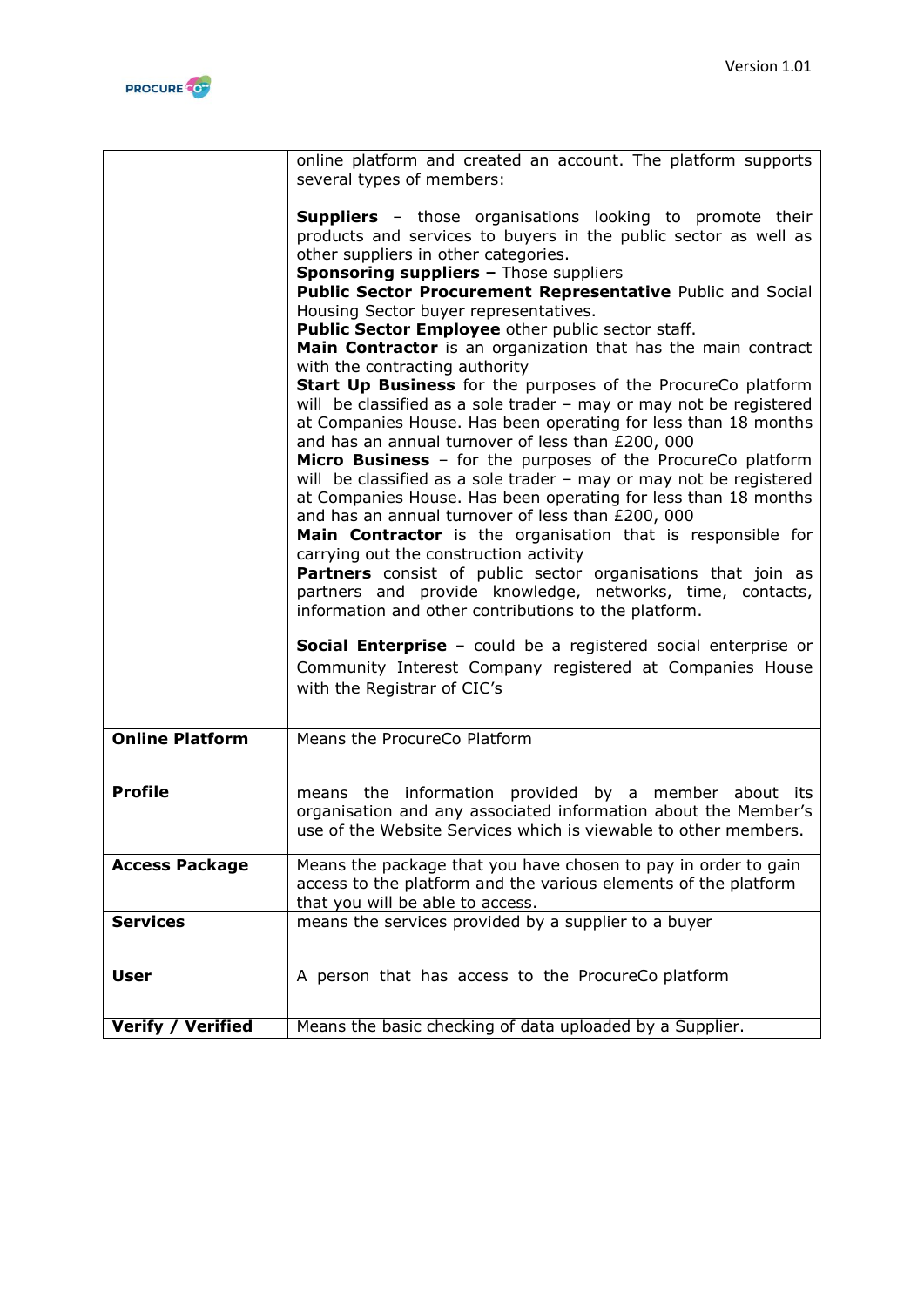

|                         | Our verification service is not an approval to work for a buyer<br>(who are responsible for undertaking their own checks)                                                           |
|-------------------------|-------------------------------------------------------------------------------------------------------------------------------------------------------------------------------------|
| Website                 | means our website at www.procureco.uk or such other website<br>through which the marketplace and services are provided from<br>time to time.                                        |
| <b>Website Services</b> | the services provided by the Website, including the platform and<br>associated functionality and professional services as may be<br>required, extended or varied from time to time. |

For the purposes of these terms and conditions, a reference to "writing" or "written" includes email and any information provided in a Profile or through a Project or Work Package description.

- **0.1** Clause, schedule and paragraph headings shall not affect the interpretation of this Agreement.
- **0.2** A person includes an individual, corporate or unincorporated body (whether or not having separate legal personality).
- **0.3** A reference to a company shall include any company, corporation or other body corporate, wherever and however incorporated or established.
- **0.4** Words in the singular shall include the plural and vice versa and a reference to one gender shall include a reference to the other genders.
- **0.5** A reference to a statute or statutory provision is a reference to it as it is in force for the time being, taking account of any amendment, extension, or re-enactment and includes any subordinate legislation for the time being in force made under it.
- **0.6** References to clauses and schedules are to the clauses and schedules of this Agreement; references to paragraphs are to paragraphs of the relevant schedule to this Agreement.

#### **1. Our Rights and Obligations**

- 1.1 Subject to our approval we grant you a non-exclusive, nontransferable right to access the online platform solely for usual business operations.
- 1.2 We shall provide the online platform to you in accordance with the terms of this Agreement using reasonable care and skill and the Software shall conform with the description detailed within Schedule 1
- 1.3 We shall use commercially reasonable endeavours to provide a service level availability for the online platform of 99% each month
- 1.4 We will provide support for your Users, offered by e-mail (9am-5pm Mon-Thu, 9am–4pm Fri, except Bank Holidays)
- 1.5 The Software is provided on an "as is" basis and you are responsible to ensure that it fulfils your requirements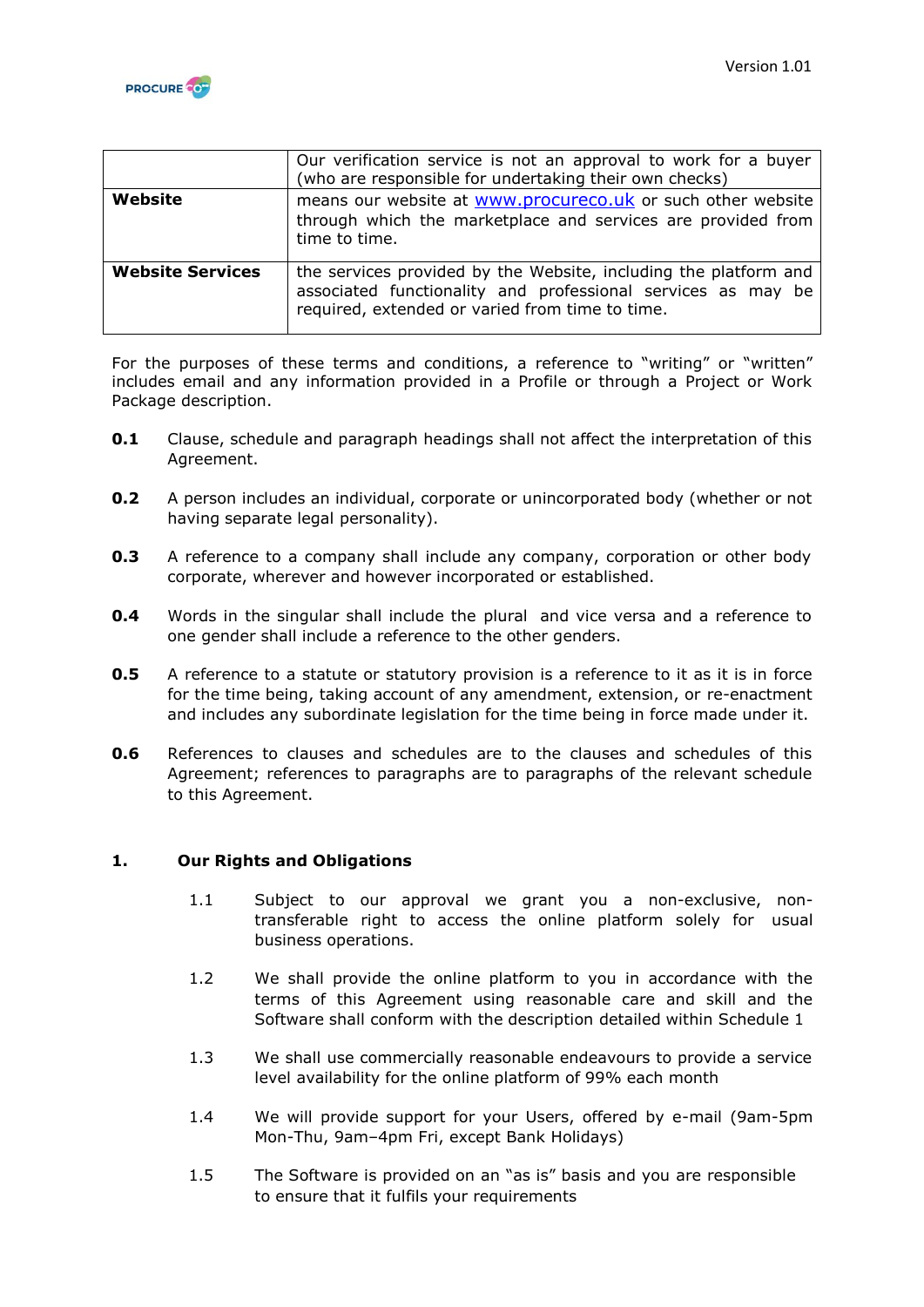

- 1.6 We warrant that we have and will maintain all necessary licences, consents, and permissions necessary for the performance of our obligations under this Agreement.
- 1.7 We shall update the Software from time to time to provide upgrades, bug fixes and patches. Upgrades, Bug fixes are offered free of charge to Users. Any new modules developed by us will be out of scope and will be subject to a separate agreement
- 1.8 We shall use reasonable commercial endeavours to prevent unauthorised access to the online platform

# **2. Your Rights and Obligations**

- 2.1 You may access the online platform from our website or from a branded site that we may provide to you.
- 2.2 You shall not allow your password or log in details to be shared with any other person
- 2.3 You shall:
- 2.3.1 keep a secure password for the online platform and keep this password confidential;
- 2.3.2 ensure that you will use the online platform in accordance with the terms of this Agreement and shall be responsible for any breach of this Agreement;
- 2.3.3 comply with all applicable laws and regulations with respect to your activities under this Agreement;
- 2.3.4 ensure that your network and systems are upto date and fit for purpose
- 2.3.5 ensure that you access the online platform via:
	- $\triangleright$  Internet Explorer version 11 (or above)
	- Google Chrome
	- $\triangleright$  Safari
	- $\triangleright$  Firefox
	- $\triangleright$  Microsoft Edge
- 2.4 You shall not access, store, distribute or transmit any viruses or any material on the platform that is illegal or unlawful
- 2.5 not attempt to copy, modify, duplicate, create derivative works from, frame, mirror, republish, download, display, transmit, or distribute all or any portion of the Software in any form or media or by any means or attempt to reverse compile, disassemble, reverse engineer or otherwise reduce to human-perceivable form all or any part of the Software or access all or any part of the Services in order to build a product or service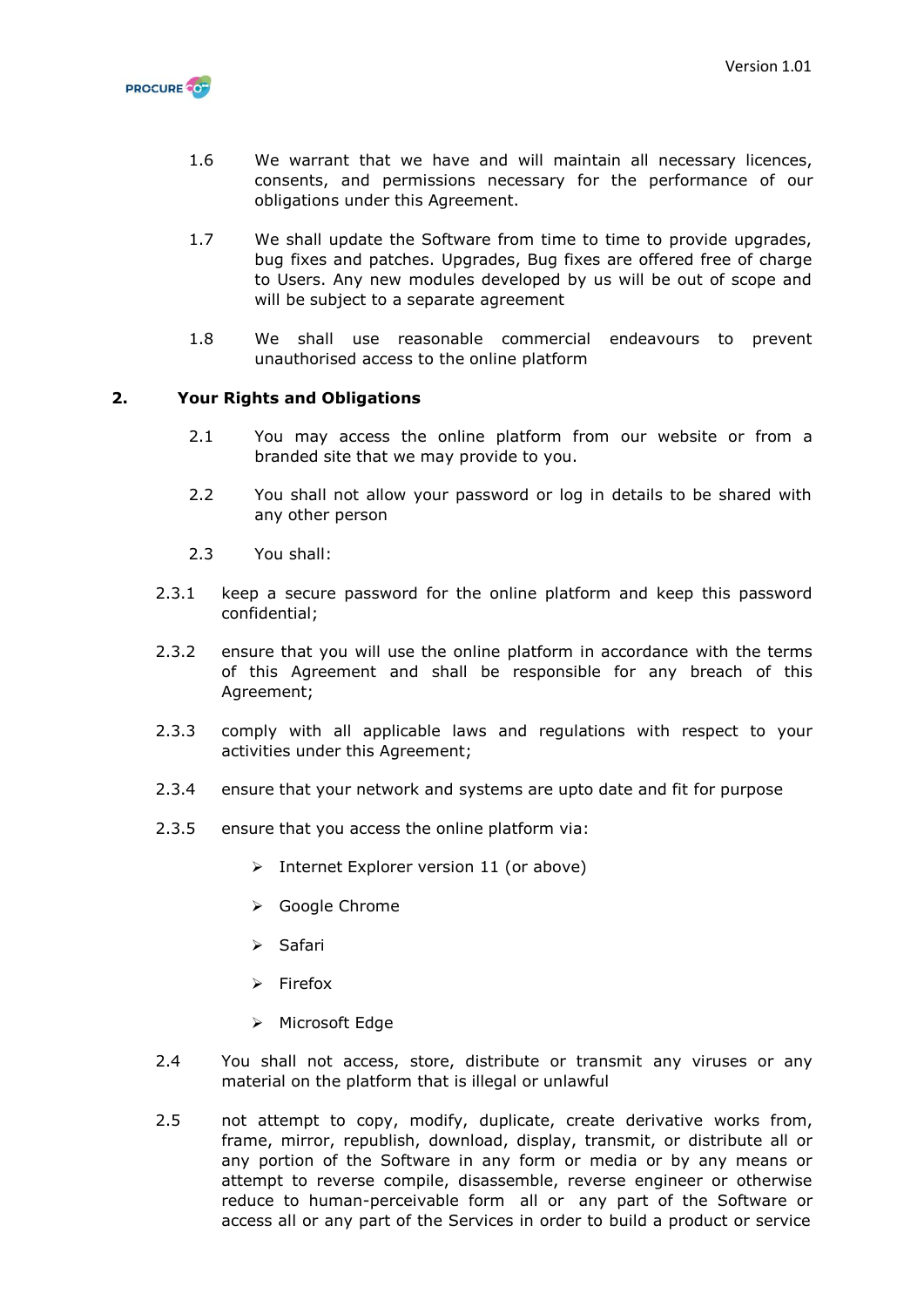

which competes with the Services or use the Services to provide services to third parties or license, sell, rent, lease, transfer, assign, distribute, display, disclose, or otherwise commercially exploit, or otherwise make the Services available to any third party except the Authorised Users, or attempt to obtain, or assist third parties in obtaining, access to the Services, other than as provided under this clause.

- 2.6 Shall use all reasonable endeavours to ensure the information you provide on behalf of your organisation and/or any personal information is complete and accurate and that you will immediately update the information if it changes or becomes misleading.
- 2.7 You acknowledge that buyers are entirely responsible for undertaking their own assessment of your business and/or personal information including their own verification of your data along with any further checks that they may need to undertake.
- 2.8 You consent to us making the information contained in your profile (which may include your or your employee's personal information) available to appropriate Members on the Website.
- 2.9 You are responsible for agreeing and entering into contracts with the Buyer(s). We are not involved in the contract between you (as a supplier) and the buyer and you accept that all matters relating to the provision of the Services, including payment, are to be resolved between you and the buyer.
- 2.10 shall use all reasonable endeavours to prevent any unauthorised access to the platform, in the event of any such unauthorised access or use you will promptly notify us
- 2.11 The website must not be used by Consumers. You may be required to provide information about your organisation when creating an Account to establish that you are not a Consumer
- 2.12 When registering with the Platform we ask you to create a Profile. As a Supplier you may identify your company type (sub-contractor, sole trader, micro business, social enterprise, sub consultant or supplier), which buyers will use for sourcing purposes.
- 2.13 We may display to buyers the information about your use of the Website, including the number of times you have expressed interest in Work or a contract, been invited to Tender, submitted a Tender and been awarded work
- 2.14 You consent to us making your Profile (which may include your personal data, your employee's personal information, and/or your employers personal information) available to Members on the Website. You warrant and undertake that the information you provide is true and accurate and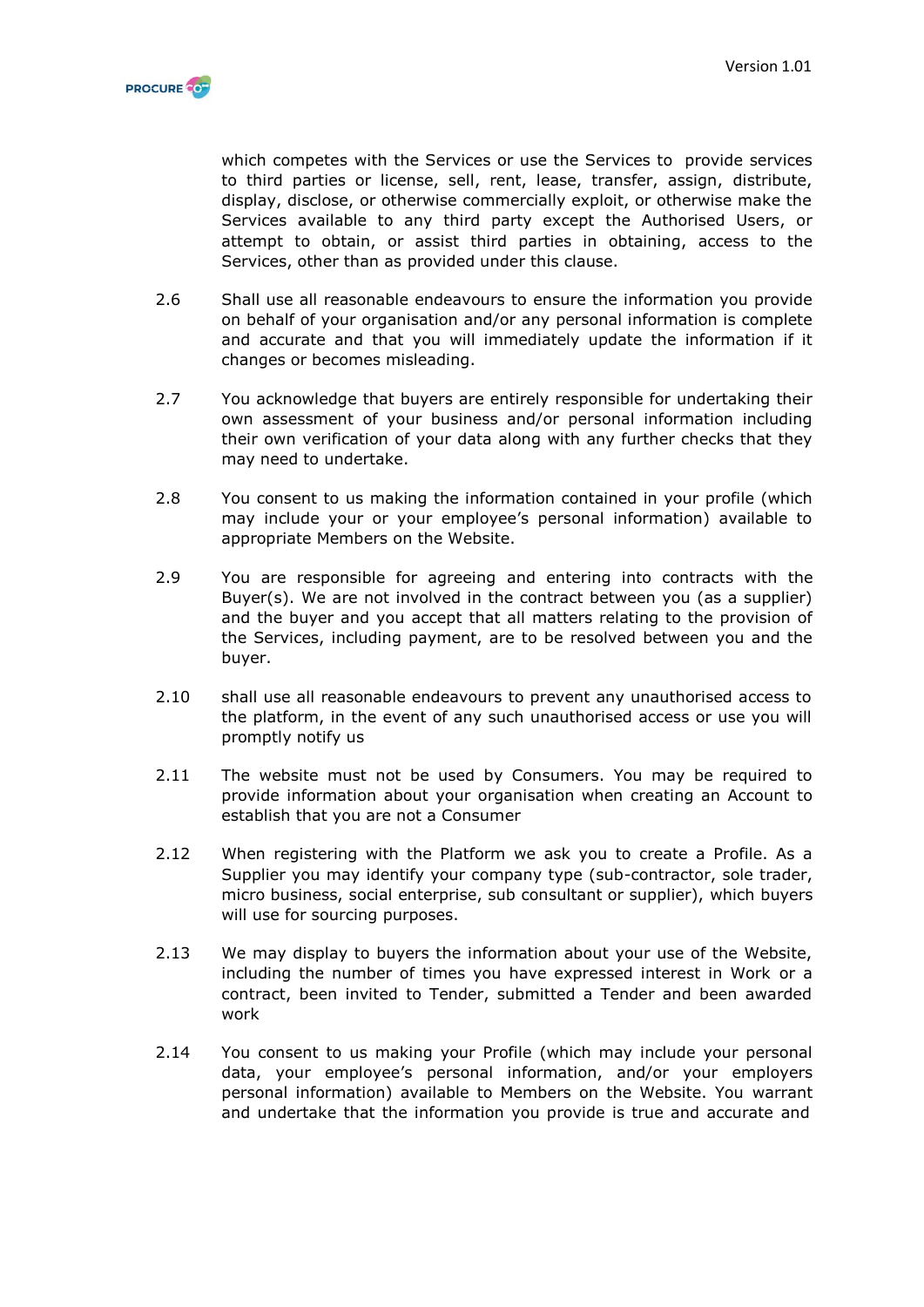

that you will immediately update the information if it changes or becomes misleading. You agree that you will comply promptly with all reasonable requests we make for information about your identify or relevant details about your business, and/or your employers' business. You agree that you have the right to input, and make available to other members any such information with which you enter into the platform whether is be your own information, business or personal or that of an employer and/or employee.

- 2.15 You must protect your account logins at all times. If you lose control of your Account, you must notify us immediately. You will be responsible and liable for all activity carried out under your Account regardless of whether this is carried out by you or any third party.
- 2.16 You agree to log onto your Account regularly and familiarise yourself with the various policies and procedures set out on the Website. Those policies and procedures are binding on you and are, as amended from time to time, incorporated into this Agreement.
- 2.17 You warrant and undertake that you will not create multiple Accounts for your business and will only express interest in Work Packages from one Account.
- 2.18 You must not use or permit anyone else to use your Account fraudulently, in connection with a criminal offence, or in breach of any applicable law or statutory duty.
- 2.19 You are responsible for providing your own connectivity to the Website at your own cost and expense.

#### **3. Your Content**

- 3.1 You retain all of your ownership rights in the Content you post to the Website. However, when you post Content to the website you are granting, or warranting that the owner of such Content has expressly granted, to us a worldwide, royalty-free, perpetual, irrevocable, fully sublicensable, non-exclusive right to use, reproduce, modify, transmit, distribute, perform, display and delete such Content (in whole or in part) and/or incorporate such Content.
- 3.2 You agree to indemnify us against any claims that Content you have posted breaches a third party's intellectual property rights and acknowledge that we have the right to disclose your identity to any third party who is claiming that any Content you have posted constitutes a violation of their intellectual property rights, right to privacy or is unlawful in any way.
- 3.3 You accept we may remove without prior notice to you any Content you post which we in our absolute discretion consider does not or may not comply this Agreement, including our Acceptable Use Policy.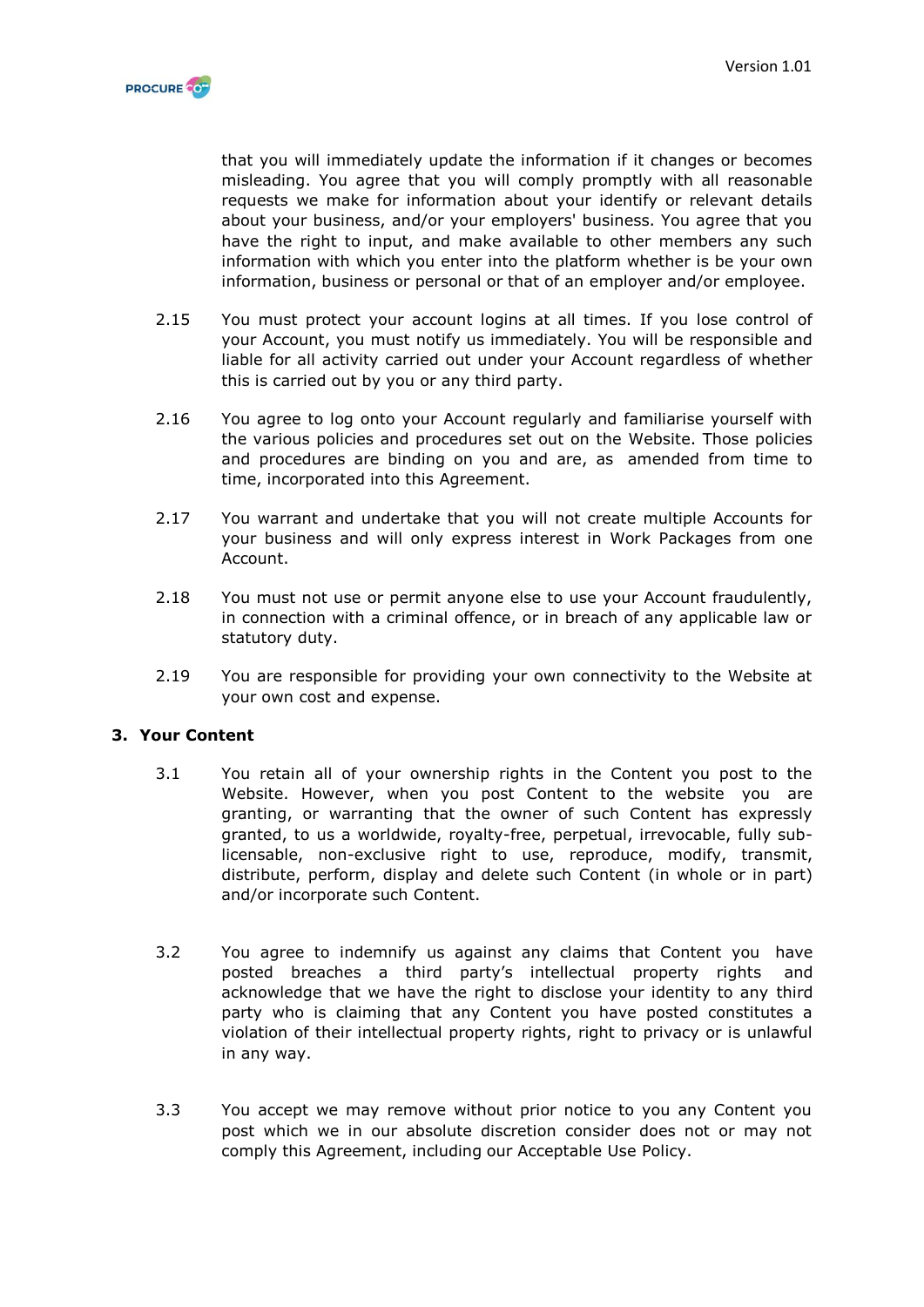

- 3.4 If Content is deleted we will use reasonable efforts to remove it from the Website, but you acknowledge that caching or references to the Content may not be made immediately unavailable.
- 3.5 You accept that all content you post on the platform is available to be viewed by all members, with reason for doing so, regardless of the type of membership they hold

# **4. Fees and payment**

- 4.1 Suppliers can access the basic platform free of charge. This allows you to build a profile according to the guidelines offered on the ProcureCo website and includes appearing in one category on the category map.
- 4.2 Suppliers may opt to upgrade their account at any time and may opt take either a free access package, an Access Package or Advanced Access. All the features of each of these access types are highlighted on the ProcureCo website. Each type of Access Package will have a variety of different features and benefits that benefits to choose from.

# **5. Intellectual Property Rights**

- 5.1 You acknowledge and agree that we own all intellectual property rights in the online platform software and associated services.
- 5.2 We acknowledge and agree that you own all intellectual property rights for your data stored on the online platform.
- 5.3 In the event of any loss or damage to your data, your sole and exclusive remedy shall be for us to use reasonable commercial endeavours to restore the lost or damaged data on your behalf.

# **6. Confidentiality**

- 6.1 We shall both hold the other's Confidential Information in strict confidence and, unless required by law, not make the other's Confidential Information available to any third party, or use the other's Confidential Information for any purpose other than in accordance of this Agreement.
- 6.2 We acknowledge that your data is the Confidential Information of your Company or yourself if you identify as a sole trader.

# **7. Indemnity**

- 7.1 You shall defend, indemnify and hold harmless us against claims, actions, proceedings, losses, damages, expenses and costs (including without limitation court costs and reasonable legal fees) arising out of or in connection with your use of the online platform and associated services, provided that:
	- 7.1.1 Your organisation is given prompt notice of any such claim;
	- 7.1.2 We provide reasonable co-operation to your organisation in the defence and settlement of such claim, at your expense; and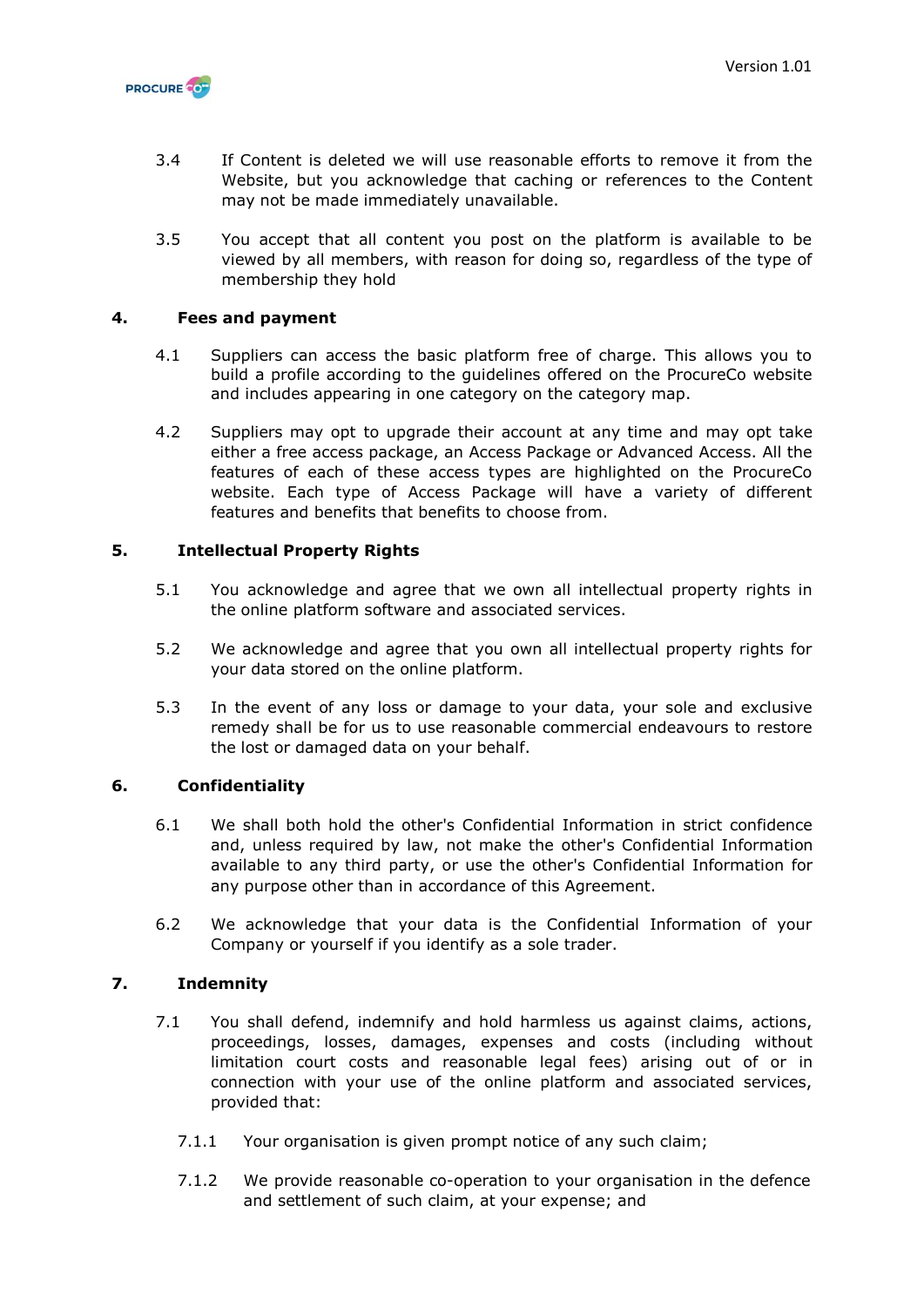

- 7.1.3 You are given sole authority to defend or settle the claim.
	- 7.2 We shall defend you, against any claim that the online platform or Services infringes any third party registered UK patent effective as of the date of this Agreement, copyright or database right and shall indemnify you for any amounts awarded against you in judgment or settlement of such claims, provided that:
- 7.2.1 We are given prompt notice of any such claim;
- 7.2.2 You provide reasonable co-operation to us in the defence and settlement of such claim, at our expense; and
- 7.2.3 We are given sole authority to defend or settle the claim.
	- 7.3 In the defence or settlement of any claim, we may procure the right for you to continue using the Services, replace or modify the Services so that they become non-infringing or, if such remedies are not reasonably available, terminate this Agreement immediately by giving notice to you
	- 7.4 In no event shall we, our employees, agents and sub-contractors be liable to you to the extent that the alleged infringement is based on:
- 7.4.1 a modification of the online platform or Services by anyone other than us; or
- 7.4.2 your use of the online platform or services in a manner contrary to the instructions given to you; or
- 7.4.3 Your use of the online platform or services after notice of the alleged or actual infringement from us or any appropriate authority.

#### **8. Limitation of Liability**

- 8.1 Although we ask members for certain information relating to their identity we do not warrant this information has been confirmed or verified and we are not responsible for ensuring the accuracy or truthfulness of members' purported identities or the validity of the information that they provide to us. You are responsible for correctly identifying a member before entering any form of agreement with that member.
- 8.2 Subject to Clause 8.3 below, we shall have no liability for any loss of profits, anticipated savings, business opportunity, goodwill or loss of or damage to data or any indirect or consequential losses whether arising in contract, tort (including negligence) or otherwise incurred by you in connection with the online platform or associated services
- 8.3 Subject to Clause 8.4 below, our aggregate liability to you arising out of or in connection with this Agreement is limited to your total paid for the 12 months preceding the date of the relevant claim.
- 8.4 Nothing in this Agreement shall limit or exclude our liability for fraud, fraudulent misrepresentation, for death or personal injury resulting from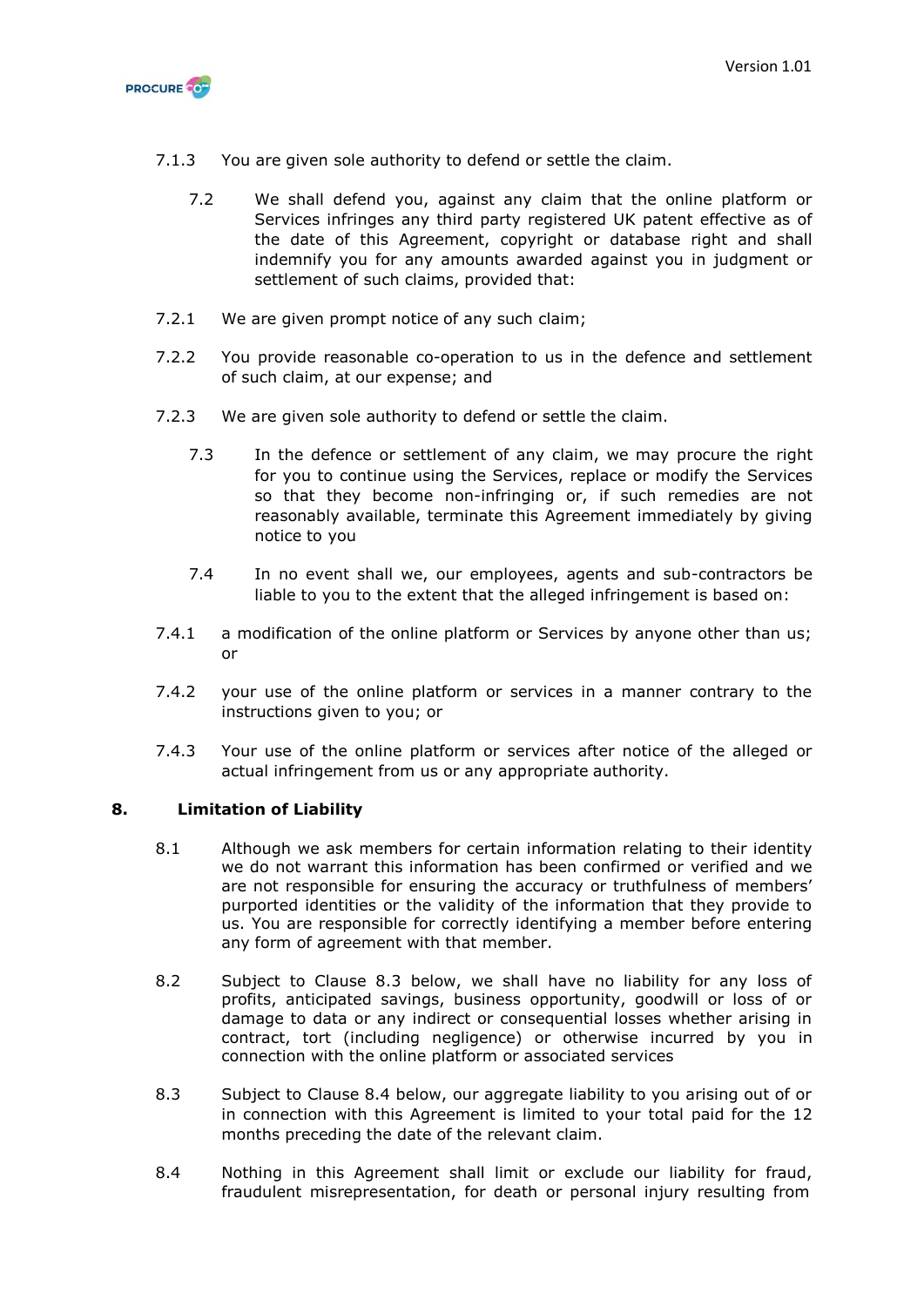

our negligence or the negligence of our agents or employees or for any other liability that cannot be limited or excluded by law.

# **9. Termination**

- 9.1 You may terminate your Account at any time by emailing us directly at [procureco@3dchange.co.uk](mailto:procureco@3dchange.co.uk) and we will ensure that the next due monthly payment is not taken from your account.
- 9.2 We may terminate or suspend your Account at any time in the event that you breach any of the terms of this Agreement.
- 9.3 No refund will be given for any unused part of any fees you have paid if your Account is terminated in accordance with Clause 8.1 or 8.2.
- 9.4 We may also terminate or suspend your Account at any time on giving you notice to the email address that you provided when registering with us. We reserve the right to withdraw or amend the service that we provide via the Website without notice.
- 9.5 On termination of your Account you will be automatically withdrawn from the Website Services and your Profile will no longer be accessible to other Members. For the avoidance of doubt, you will continue to be bound by the terms of any contracts you have entered directly with Clients and Contractors.

#### **10. Dispute Resolution**

- 10.1 If a dispute arises out of or in connection with this Agreement then you shall follow the procedure set out in this clause:
- 10.1.1 either party shall give to the other written notice of the dispute, setting out its nature and full particulars and the account manager from each party shall attempt in good faith to resolve the dispute;
- 10.1.2 if the parties are for any reason unable to resolve the dispute within 10 Business Days of service of the written dispute notice, the dispute shall be referred to a senior officer of each party who shall attempt in good faith to resolve it; and
- 10.1.3 if the senior officers are for any reason unable to resolve the dispute within 30 days of it being referred to them, the parties will attempt to settle it by commercial mediation services.

#### **11. Force majeure**

Neither party shall be liable to the other party under this Agreement if it is prevented from or delayed in performing its obligations under this Agreement (save for obligations to make payment) by acts, events, omissions or accidents beyond its reasonable control, including, without limitation, strikes, lock-outs or other industrial disputes, failure of a utility service or transport or telecommunications network, act of God, war, riot, civil commotion, malicious damage, compliance with any law or governmental order, rule, regulation or direction, accident, breakdown of plant or machinery, fire, extreme adverse weather condition, provided that it notifies the other as soon as reasonable practicable and makes reasonable commercial efforts to mitigate the effect of such an event.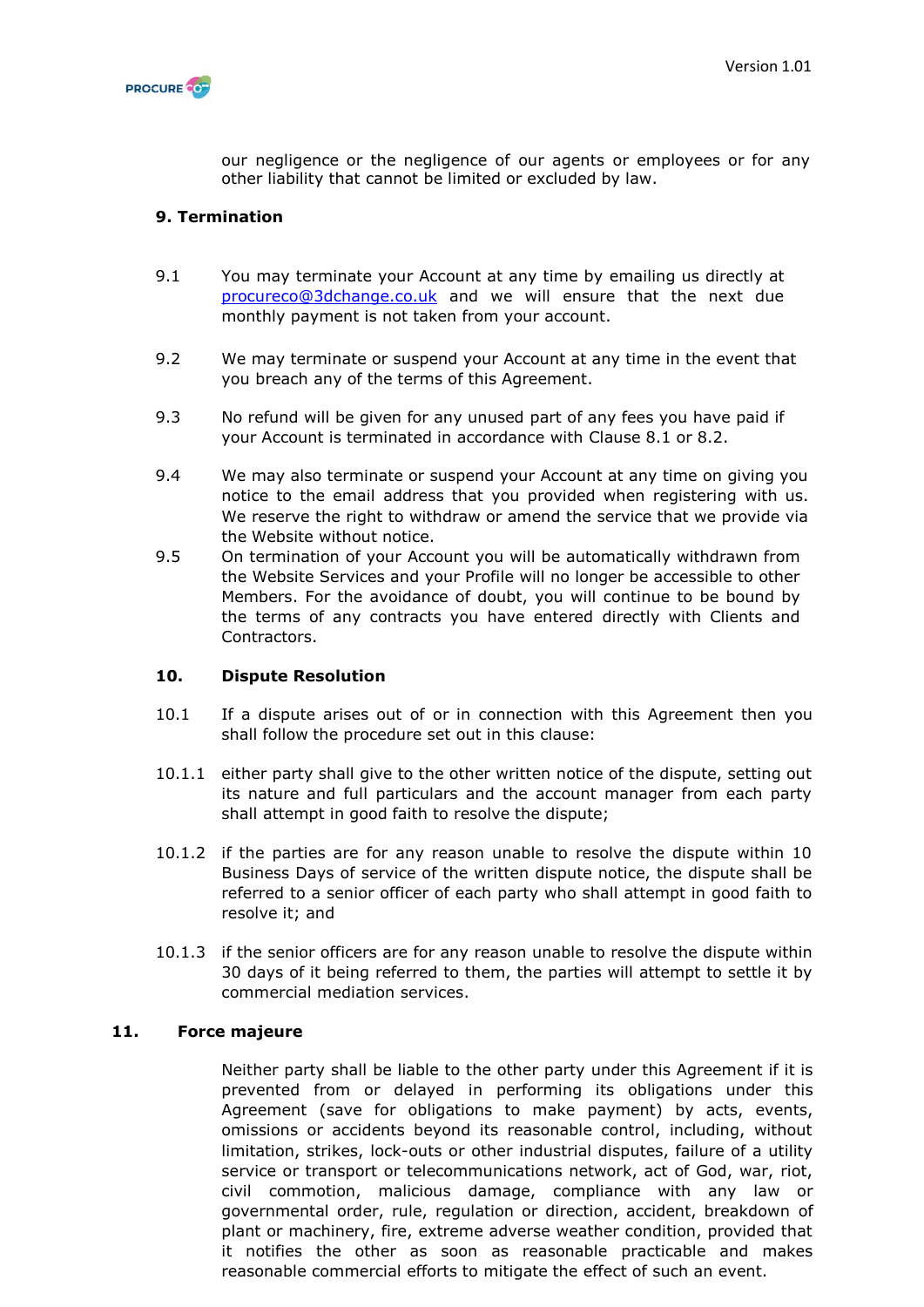

### **12. Waiver**

- 12.1 A waiver of any right under this Agreement is only effective if it is in writing and it applies only to the party to whom the waiver is addressed and to the circumstances for which it is given.
- 12.2 Unless specifically provided otherwise, rights arising under this Agreement are cumulative and do not exclude rights provided by law.

# **13. Entire agreement**

- 13.1 This Agreement, and any documents referred to in it, constitute the whole agreement between the parties and supersede any previous arrangement, understanding or agreement between them relating to the subject matter they cover.
- 13.2 Each of the parties acknowledges and agrees that in entering into this Agreement it does not rely on any undertaking, promise, assurance, statement, representation, warranty or understanding (whether in writing or not) of any person (whether party to this Agreement or not) relating to the subject matter of this Agreement, other than as expressly set out in this Agreement.

#### **14. Assignment**

Neither party may, without the prior written consent of the other, assign, transfer, charge, sub-contract or deal in any other manner with all or any of its rights or obligations under this Agreement.

#### **15. No partnership or agency**

Nothing in this Agreement is intended to or shall operate to create a partnership between the parties, or authorise either party to act as agent for the other, and neither party shall have the authority to act in the name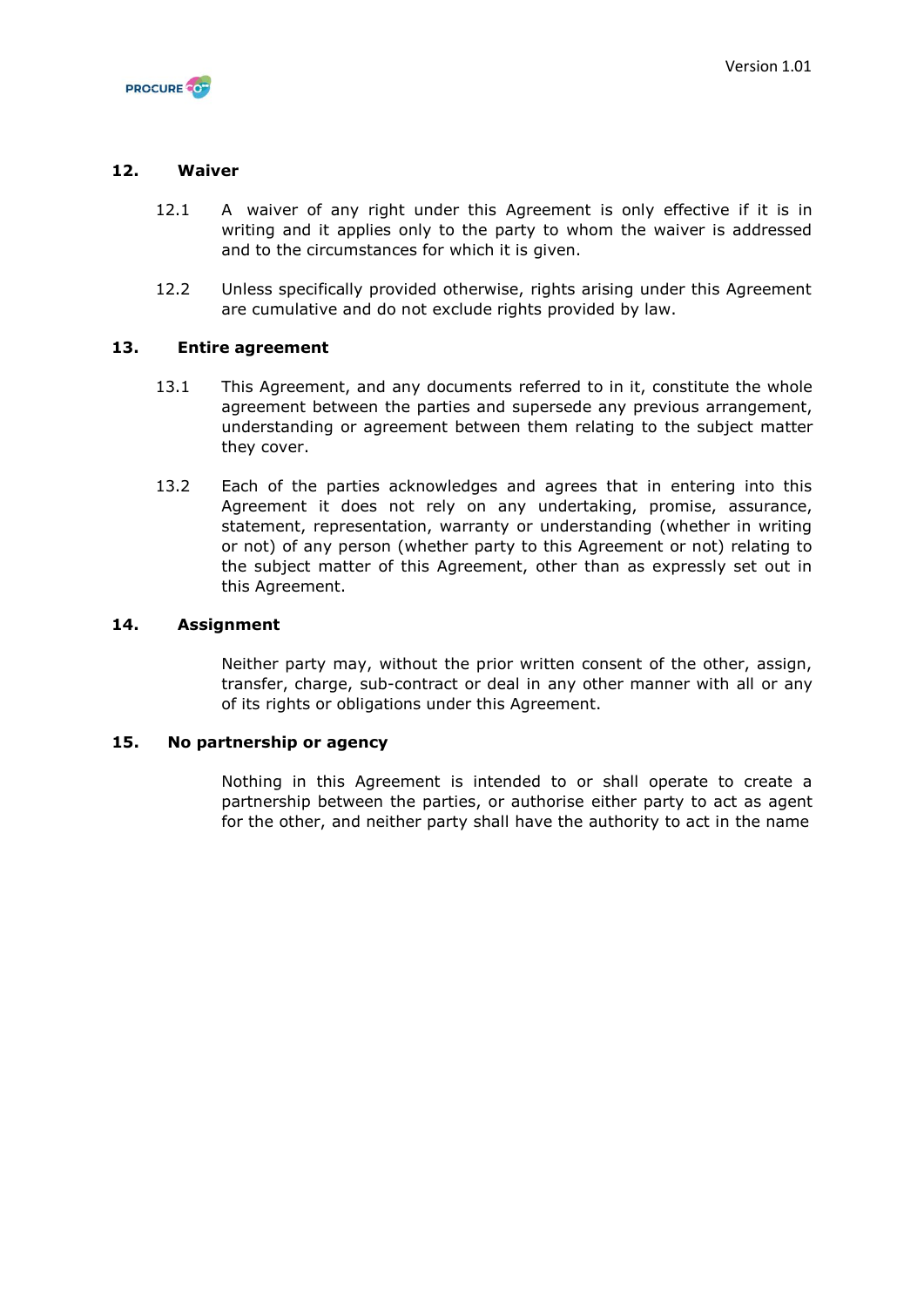

or on behalf of or otherwise to bind the other in any way (including, but not limited to, the making of any representation or warranty, the assumption of any obligation or liability and the exercise of any right or power).

#### **16. Third party rights**

This Agreement does not confer any rights on any person or party other than the parties to this Agreement pursuant to the Contracts (Rights of Third Parties) Act 1999.

#### **17. Variations**

We reserve the right to change our terms and conditions from time to time. We will notify you of any changes to these terms by posting them on the Website. If the changes are significant, we may provide a more prominent notice including, if appropriate, by email notification.

#### **18. Governing law and jurisdiction**

This Agreement is governed by and construed in accordance with the laws of England and Wales and the parties submit to the non-exclusive jurisdiction of the courts of England.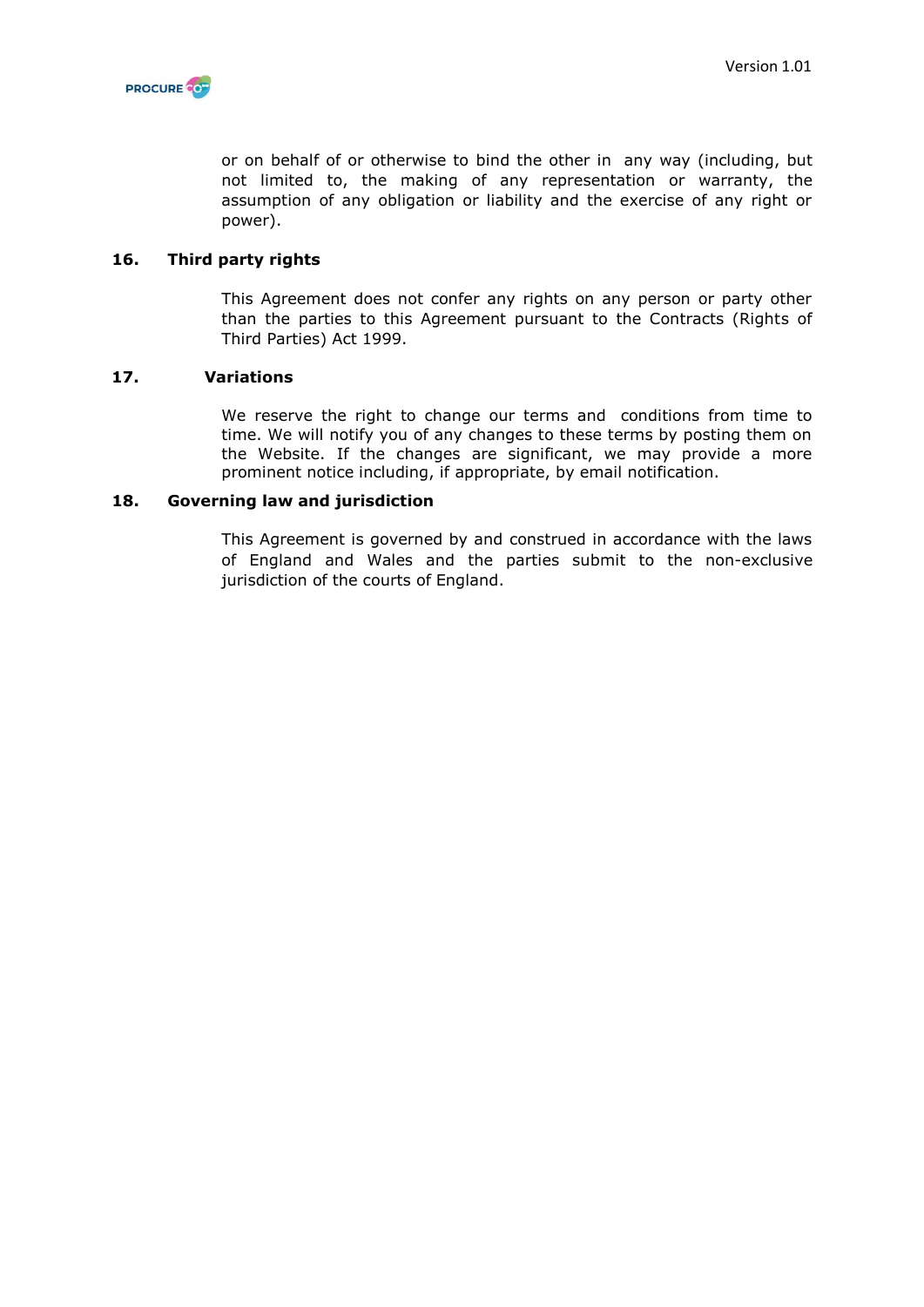

# **Schedule 1: High Level description of the ProcureCo Platform Offering.**

# **1. Your Account**

- 1.1 The first user from your organisation may register and create an Account to become a Supplier. You may have multiple users from your organization depending on which Access package you decide to take.
- 1.2 On registration and subsequent login(s) you reaffirm your agreement and undertake to comply with the Website Terms of Use. If you have multiple users from your organization when each user will have to agree with all the terms and conditions including:

Terms and Conditions

Privacy Policy

Acceptable Use Policy

You also warrant and undertake that you have the necessary authority to enter this Agreement on behalf of your organisation.

1.3 You agree that we may use your company logo and company name on our Website(s) and for our own marketing purposes.

#### **2. The ProcureCo platform**

- 2.1 The purpose of the Website is to help Buyers to source, identify by spend category and engage with suppliers who are able to provide the required Service(s).
- 2.2 Will help buyers to connect, communicate and collaborate with suppliers -to engage with supply chains
- 2.3 Buyers wishing to engage Suppliers may post details of anticipated Projects and associated Tenders to the Website. You accept that we do not check or have any responsibilityor liability for the content of Projects and Tenders.
- 2.4 Procurement representatives and suppliers are responsible for connecting and communicating with each other themselves.
- 2.5 You accept that the information stored about your company is stored by the platform and maybe used by the Buyer or 3DC Learning to provide statistics about